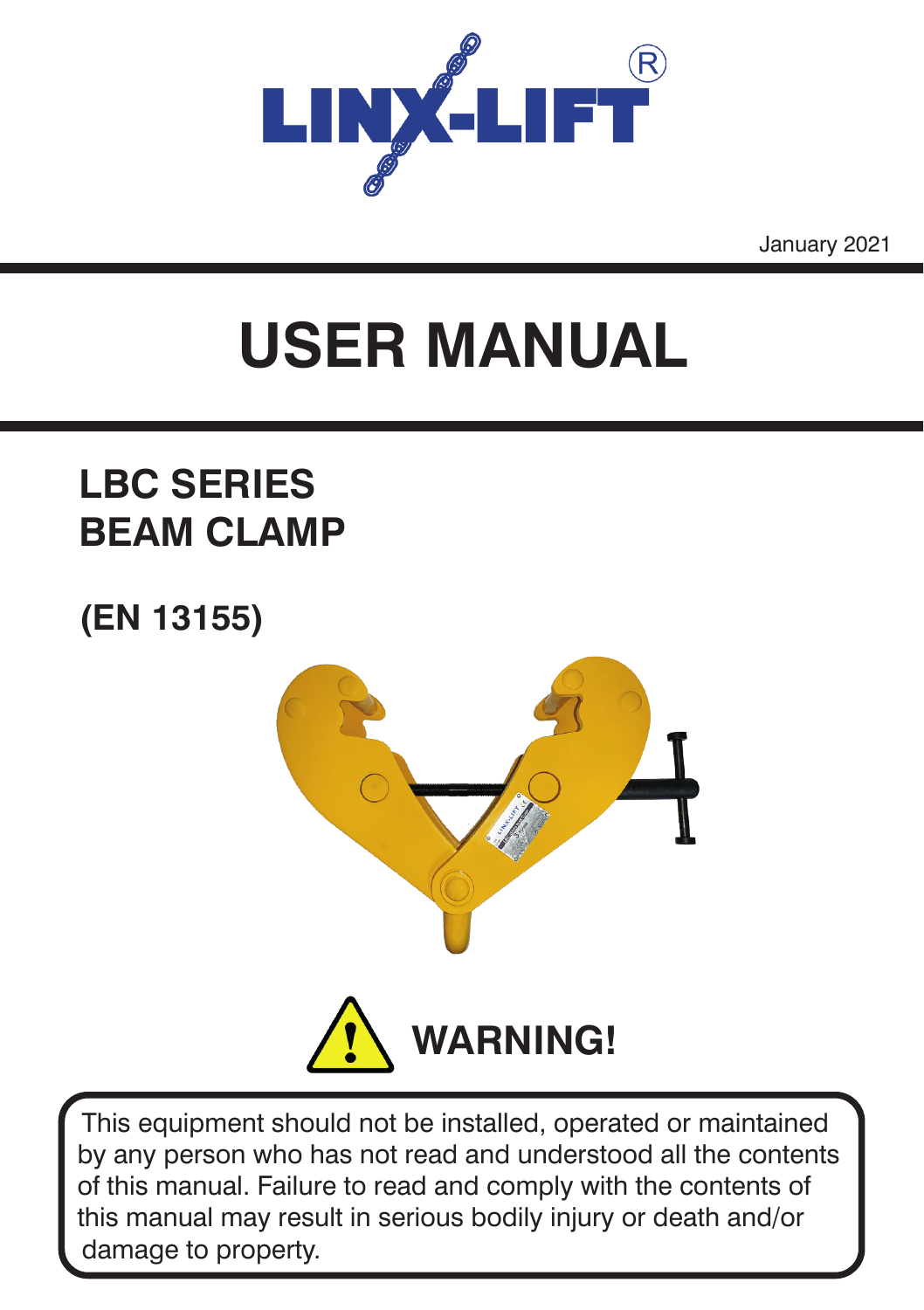## **1. GENERAL**

This user manual provides important information for all personnel involved with the safe installation, operation and proper maintenance of this product.

When using beam clamps there are different kinds of risks that you may encounter which could result in personal injury or damage to property. It is therefore imperrative that anyone involved in the installation, maintenance or operation of the beam clamp is familiar with the contents of this user manual and follows the guidance set out in it.

### **2. SAFE OPERATION INSTRUCTIONS**

- 1. The beam clamp should be inspected for wear or damage prior to assembly and installation.
- 2. NEVER use a beam clamp that is found to be defective in any way.
- 3. Only ever attach a hoist with a rated capacity equal to or less than the capacity of the beam clamp.
- 4. Ensure that the beam clamp is situated correctly over the centre of gravity of the item being lifted.
- 5. Do not subject the beam clamp so side loading.
- 6. Never lift a load over people!
- 7. Do not swing a suspended load.
- 8. Always ensure that that the beam clamp is properly tightened and that the lifting appliance is fitted correctly to the eye of the beam clamp.
- 9. Do not modify the beam clamp in any way.

#### **3. TECHNICAL SPECIFICATION**



| Model                  |       | LBC-1T | LBC-2T | LBC-3T | LBC-5T | LBC-10T |
|------------------------|-------|--------|--------|--------|--------|---------|
| Capacity (t)           |       |        | 2      | 3      | 5      | 10      |
| Beam flange width (mm) |       | 75-230 | 75-230 | 80-320 | 90-310 | 90-320  |
| Dimensions (mm)        | A max | 270    | 270    | 350    | 350    | 365     |
|                        | B min | 185    | 185    | 225    | 225    | 255     |
|                        | B max | 370    | 370    | 500    | 500    | 510     |
|                        | С     | 80     | 85     | 117    | 125    | 158     |
|                        | D     | 5      | 6      | 8      | 10     | 12      |
|                        | F     | 220    | 220    | 265    | 265    | 280     |
|                        | F min | 90     | 90     | 140    | 140    | 170     |
|                        | F max | 165    | 165    | 225    | 225    | 235     |
|                        | G min | 25     | 25     | 45     | 45     | 50      |
| Weight (kg)            |       | 3.8    | 5      | 9      | 11     | 18.6    |